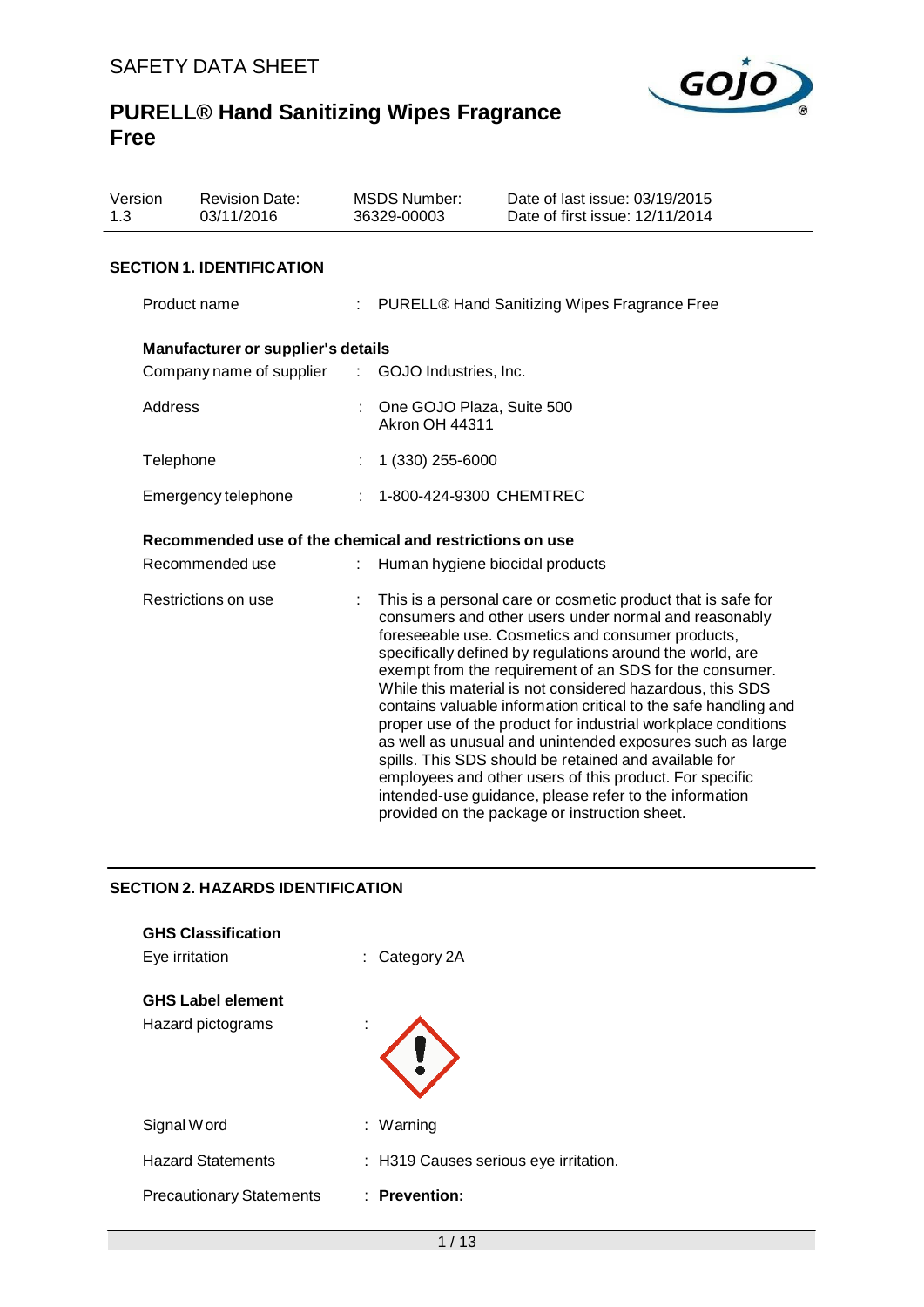

| Version | <b>Revision Date:</b> | <b>MSDS Number:</b>                                 | Date of last issue: 03/19/2015                                                                                                                                                                                                                                                         |
|---------|-----------------------|-----------------------------------------------------|----------------------------------------------------------------------------------------------------------------------------------------------------------------------------------------------------------------------------------------------------------------------------------------|
| 1.3     | 03/11/2016            | 36329-00003                                         | Date of first issue: 12/11/2014                                                                                                                                                                                                                                                        |
|         | .                     | Response:<br>to do. Continue rinsing.<br>attention. | P264 Wash skin thoroughly after handling.<br>P280 Wear eye protection/face protection.<br>P305 + P351 + P338 IF IN EYES: Rinse cautiously with water<br>for several minutes. Remove contact lenses, if present and easy<br>P337 + P313 If eye irritation persists: Get medical advice/ |

## **Other hazards**

None known.

## **SECTION 3. COMPOSITION/INFORMATION ON INGREDIENTS**

Substance / Mixture : Mixture

## **Hazardous ingredients**

| <b>Chemical Name</b>  | CAS-No.    | (% )<br>Concentration |
|-----------------------|------------|-----------------------|
| Benzalkonium chloride | 68391-01-5 | $>= 0.$               |

#### **SECTION 4. FIRST AID MEASURES**

| General advice                                                    |  | : In the case of accident or if you feel unwell, seek medical<br>advice immediately.<br>When symptoms persist or in all cases of doubt seek medical<br>advice.          |  |
|-------------------------------------------------------------------|--|-------------------------------------------------------------------------------------------------------------------------------------------------------------------------|--|
| If inhaled                                                        |  | : If inhaled, remove to fresh air.<br>Get medical attention if symptoms occur.                                                                                          |  |
| In case of skin contact                                           |  | : Wash with water and soap as a precaution.<br>Get medical attention if symptoms occur.                                                                                 |  |
| In case of eye contact                                            |  | : In case of contact, immediately flush eyes with plenty of water<br>for at least 15 minutes.<br>If easy to do, remove contact lens, if worn.<br>Get medical attention. |  |
| If swallowed                                                      |  | : If swallowed, DO NOT induce vomiting.<br>Get medical attention if symptoms occur.<br>Rinse mouth thoroughly with water.                                               |  |
| Most important symptoms<br>and effects, both acute and<br>delayed |  | : Causes serious eye irritation.                                                                                                                                        |  |
| Protection of first-aiders                                        |  | : First Aid responders should pay attention to self-protection,<br>and use the recommended personal protective equipment<br>when the potential for exposure exists.     |  |
| Notes to physician                                                |  | : Treat symptomatically and supportively.                                                                                                                               |  |
| 2/13                                                              |  |                                                                                                                                                                         |  |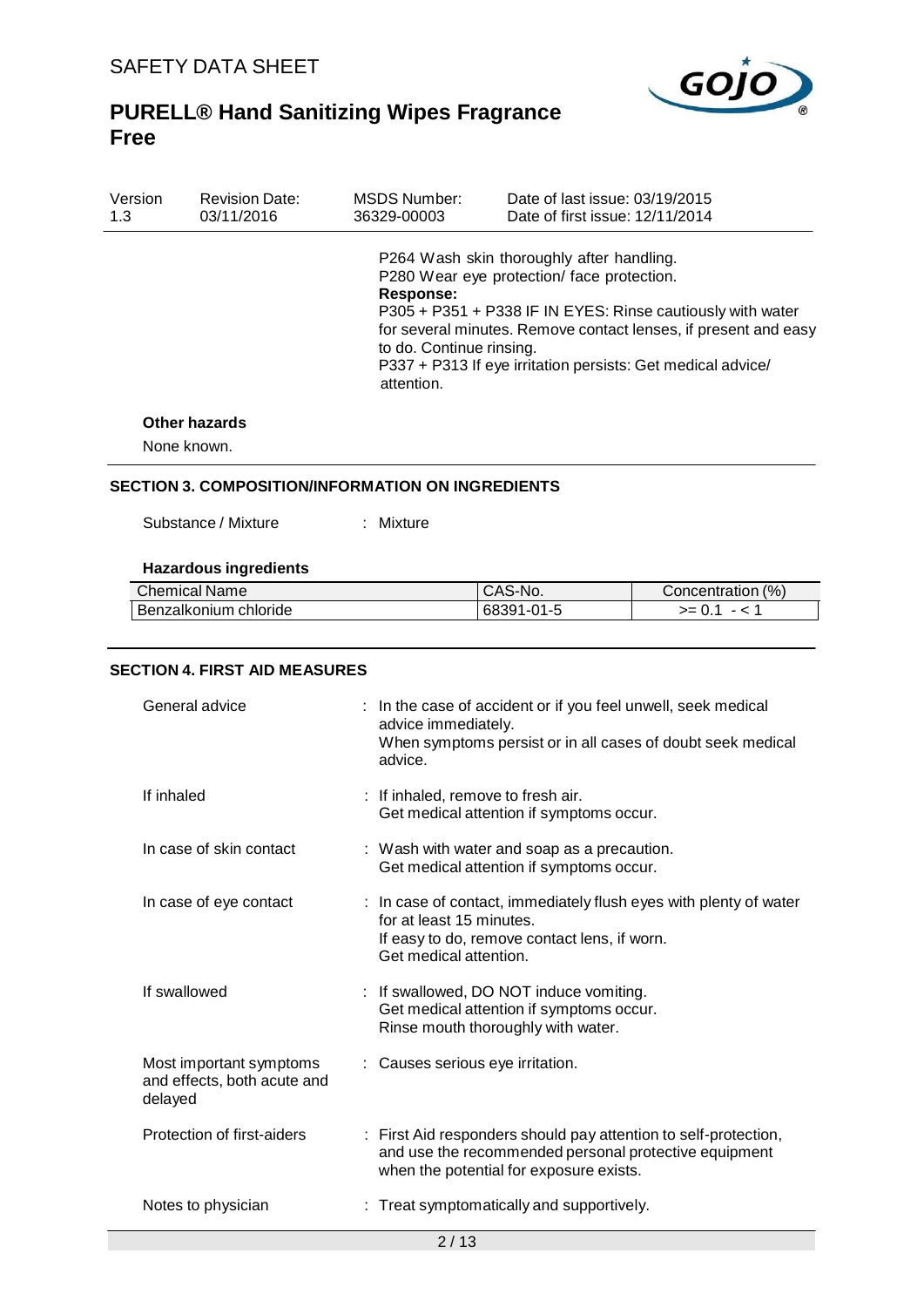

Version 1.3

Revision Date: 03/11/2016

MSDS Number: 36329-00003

Date of last issue: 03/19/2015 Date of first issue: 12/11/2014

## **SECTION 5. FIRE-FIGHTING MEASURES**

| Suitable extinguishing media : Water spray        | Alcohol-resistant foam<br>Dry chemical<br>Carbon dioxide (CO2)                                                                                                                                                                                          |
|---------------------------------------------------|---------------------------------------------------------------------------------------------------------------------------------------------------------------------------------------------------------------------------------------------------------|
| Unsuitable extinguishing<br>media                 | : None known.                                                                                                                                                                                                                                           |
| Specific hazards during fire<br>fighting          | : Exposure to combustion products may be a hazard to health.                                                                                                                                                                                            |
| ucts                                              | Hazardous combustion prod- : No hazardous combustion products are known                                                                                                                                                                                 |
| Specific extinguishing<br>methods                 | : Use extinguishing measures that are appropriate to local<br>circumstances and the surrounding environment.<br>Use water spray to cool unopened containers.<br>Remove undamaged containers from fire area if it is safe to do<br>SO.<br>Evacuate area. |
| Special protective equipment<br>for fire-fighters | : In the event of fire, wear self-contained breathing apparatus.<br>Use personal protective equipment.                                                                                                                                                  |

## **SECTION 6. ACCIDENTAL RELEASE MEASURES**

| Personal precautions,<br>protective equipment and<br>emergency procedures | : Use personal protective equipment.<br>Follow safe handling advice and personal protective<br>equipment recommendations.                                                                                                                                                                                                                                                                                                                                                                                 |
|---------------------------------------------------------------------------|-----------------------------------------------------------------------------------------------------------------------------------------------------------------------------------------------------------------------------------------------------------------------------------------------------------------------------------------------------------------------------------------------------------------------------------------------------------------------------------------------------------|
| Environmental precautions                                                 | : Discharge into the environment must be avoided.<br>Prevent further leakage or spillage if safe to do so.<br>Prevent spreading over a wide area (e.g. by containment or oil<br>barriers).<br>Retain and dispose of contaminated wash water.<br>Local authorities should be advised if significant spillages<br>cannot be contained.                                                                                                                                                                      |
| Methods and materials for<br>containment and cleaning up                  | : Soak up with inert absorbent material.<br>For large spills, provide diking or other appropriate<br>containment to keep material from spreading. If diked material<br>can be pumped, store recovered material in appropriate<br>container.<br>Clean up remaining materials from spill with suitable<br>absorbent.<br>Local or national regulations may apply to releases and<br>disposal of this material, as well as those materials and items<br>employed in the cleanup of releases. You will need to |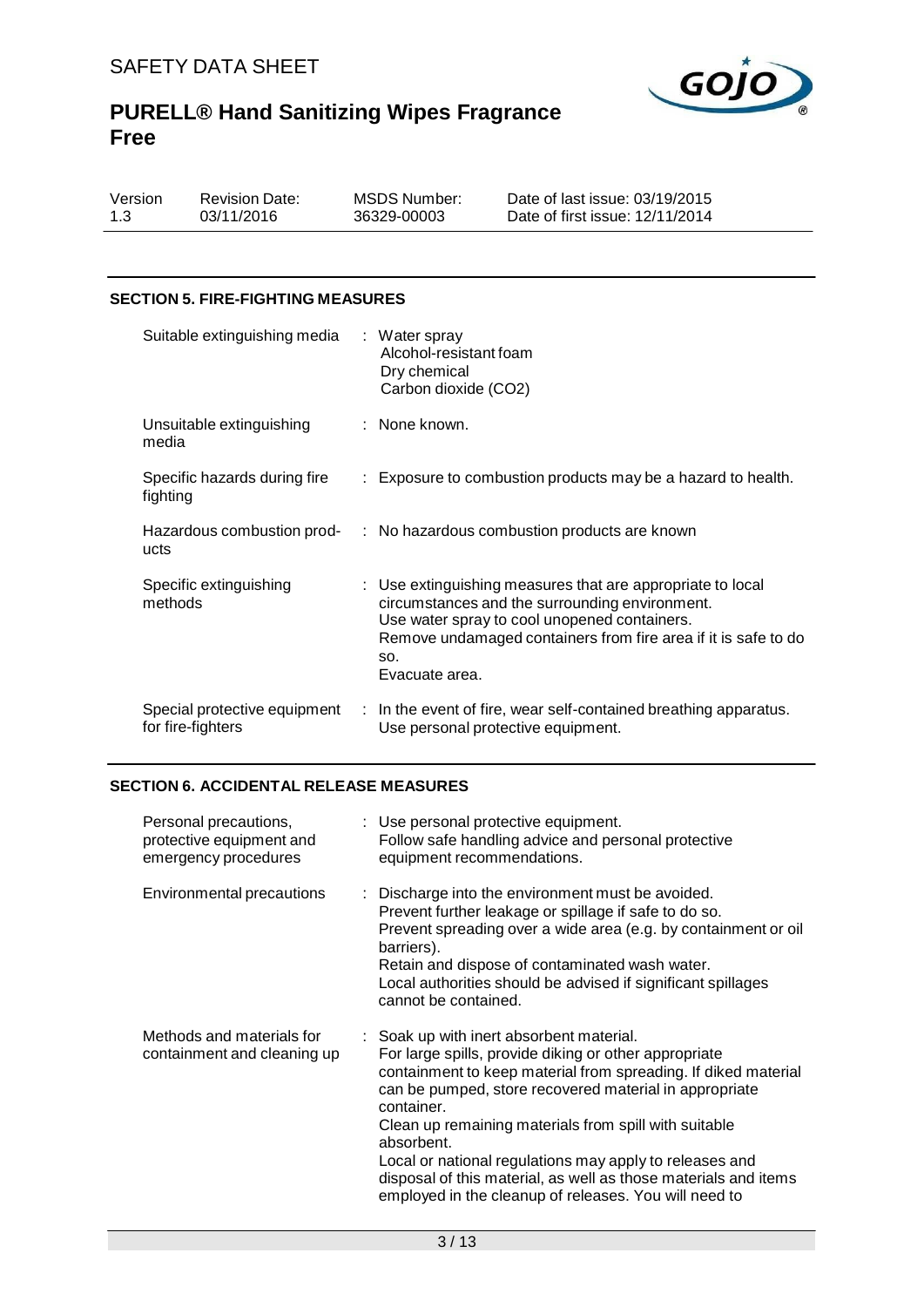

| Version<br>1.3          | <b>Revision Date:</b><br>03/11/2016                                                                                                  |  | <b>MSDS Number:</b><br>36329-00003                                                                                                                     | Date of last issue: 03/19/2015<br>Date of first issue: 12/11/2014                                                                                                                                                        |  |
|-------------------------|--------------------------------------------------------------------------------------------------------------------------------------|--|--------------------------------------------------------------------------------------------------------------------------------------------------------|--------------------------------------------------------------------------------------------------------------------------------------------------------------------------------------------------------------------------|--|
|                         |                                                                                                                                      |  | determine which regulations are applicable.<br>Sections 13 and 15 of this SDS provide information regarding<br>certain local or national requirements. |                                                                                                                                                                                                                          |  |
|                         | <b>SECTION 7. HANDLING AND STORAGE</b>                                                                                               |  |                                                                                                                                                        |                                                                                                                                                                                                                          |  |
|                         | Technical measures                                                                                                                   |  |                                                                                                                                                        | : See Engineering measures under EXPOSURE<br>CONTROLS/PERSONAL PROTECTION section.                                                                                                                                       |  |
| Local/Total ventilation |                                                                                                                                      |  | : Use only with adequate ventilation.                                                                                                                  |                                                                                                                                                                                                                          |  |
| Advice on safe handling |                                                                                                                                      |  | Do not swallow.<br>Do not get in eyes.<br>practice.<br>environment.                                                                                    | : Avoid inhalation of vapor or mist.<br>Avoid prolonged or repeated contact with skin.<br>Handle in accordance with good industrial hygiene and safety<br>Take care to prevent spills, waste and minimize release to the |  |
|                         | Conditions for safe storage<br>Keep in properly labeled containers.<br>Store in accordance with the particular national regulations. |  |                                                                                                                                                        |                                                                                                                                                                                                                          |  |
| Materials to avoid      |                                                                                                                                      |  | Strong oxidizing agents                                                                                                                                | Do not store with the following product types:                                                                                                                                                                           |  |

## **SECTION 8. EXPOSURE CONTROLS/PERSONAL PROTECTION**

## **Ingredients with workplace control parameters**

Contains no substances with occupational exposure limit values.

| Hazardous components without workplace control parameters |  |
|-----------------------------------------------------------|--|
|-----------------------------------------------------------|--|

| Ingredients                   | CAS-No.                                                                                                                                                                               |                                                              |  |
|-------------------------------|---------------------------------------------------------------------------------------------------------------------------------------------------------------------------------------|--------------------------------------------------------------|--|
| Benzalkonium chloride         | 68391-01-5                                                                                                                                                                            |                                                              |  |
| <b>Engineering measures</b>   | : Ensure adequate ventilation, especially in confined areas.<br>Minimize workplace exposure concentrations.                                                                           |                                                              |  |
| Personal protective equipment |                                                                                                                                                                                       |                                                              |  |
| Respiratory protection        | : No personal respiratory protective equipment normally<br>required.                                                                                                                  |                                                              |  |
| Hand protection<br>Material   | : Impervious gloves                                                                                                                                                                   |                                                              |  |
| Remarks                       | on the concentration specific to place of work. Breakthrough<br>time is not determined for the product. Change gloves often!<br>For special applications, we recommend clarifying the | : Choose gloves to protect hands against chemicals depending |  |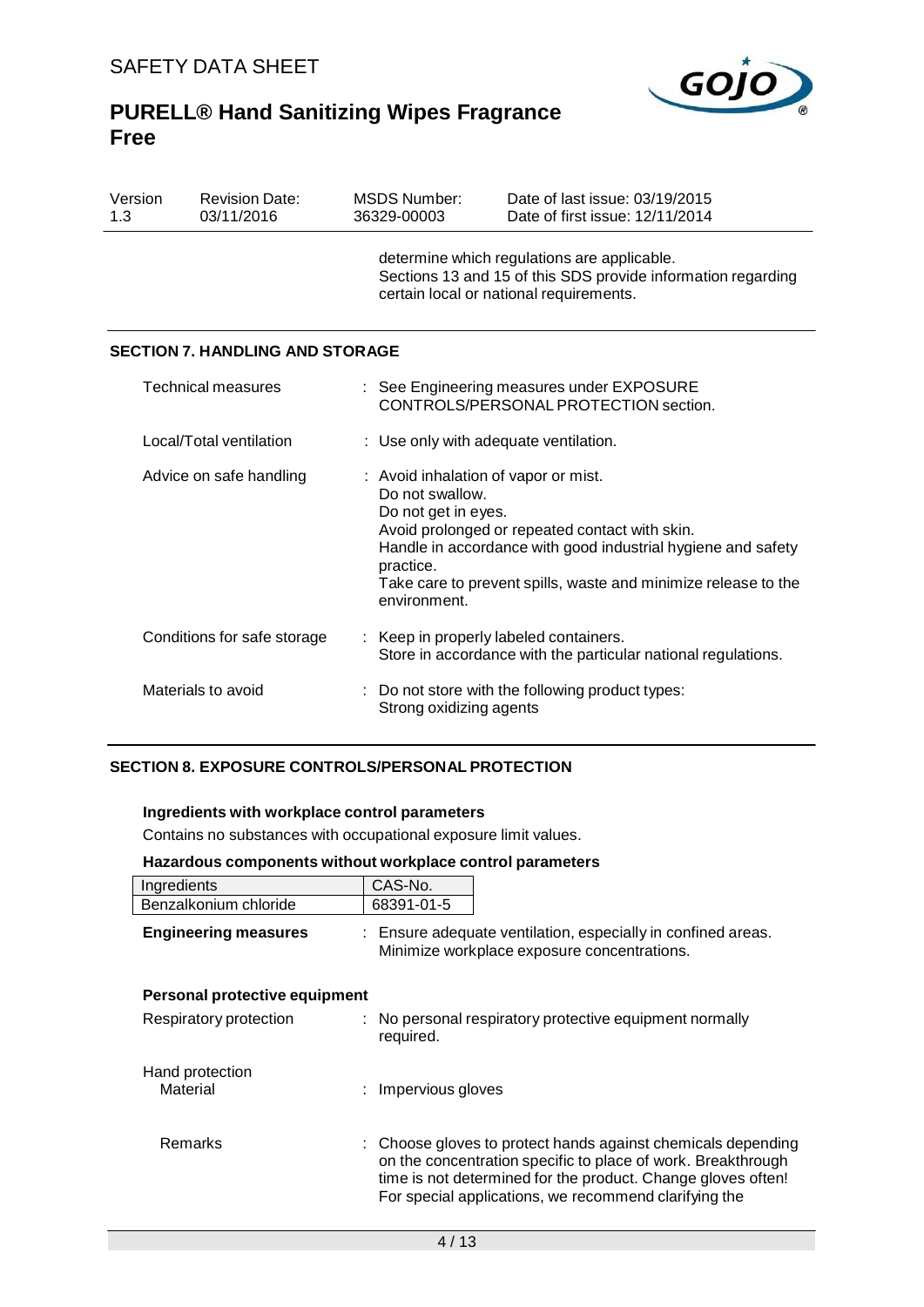

| Version<br>1.3           | <b>Revision Date:</b><br>03/11/2016 | <b>MSDS Number:</b><br>36329-00003                                    | Date of last issue: 03/19/2015<br>Date of first issue: 12/11/2014                                                                                                                                                              |  |  |
|--------------------------|-------------------------------------|-----------------------------------------------------------------------|--------------------------------------------------------------------------------------------------------------------------------------------------------------------------------------------------------------------------------|--|--|
|                          |                                     | breaks and at the end of workday.                                     | resistance to chemicals of the aforementioned protective<br>gloves with the glove manufacturer. Wash hands before                                                                                                              |  |  |
| Eye protection           |                                     | : Wear the following personal protective equipment:<br>Safety goggles |                                                                                                                                                                                                                                |  |  |
| Skin and body protection |                                     | potential.                                                            | : Select appropriate protective clothing based on chemical<br>resistance data and an assessment of the local exposure<br>Skin contact must be avoided by using impervious protective<br>clothing (gloves, aprons, boots, etc). |  |  |
| Hygiene measures         |                                     | located close to the working place.                                   | : Ensure that eye flushing systems and safety showers are<br>When using do not eat, drink or smoke.<br>Wash contaminated clothing before re-use.                                                                               |  |  |

## **SECTION 9. PHYSICAL AND CHEMICAL PROPERTIES**

| Appearance                                 | : liquid                          |
|--------------------------------------------|-----------------------------------|
| Color                                      | : clear, Colorless to pale yellow |
| Odor                                       | Non-fragranced                    |
| <b>Odor Threshold</b>                      | No data available                 |
| рH                                         | $: 5.5 - 8.5$                     |
| Melting point/freezing point               | No data available                 |
| Initial boiling point and boiling<br>range | : 99 °C                           |
| Flash point                                | $:$ > 100 °C                      |
| <b>Evaporation rate</b>                    | No data available                 |
| Flammability (solid, gas)                  | Not applicable                    |
| Upper explosion limit                      | No data available                 |
| Lower explosion limit                      | No data available                 |
| Vapor pressure                             | No data available                 |
| Relative vapor density                     | No data available                 |
| Density                                    | : $1.0$ g/cm3                     |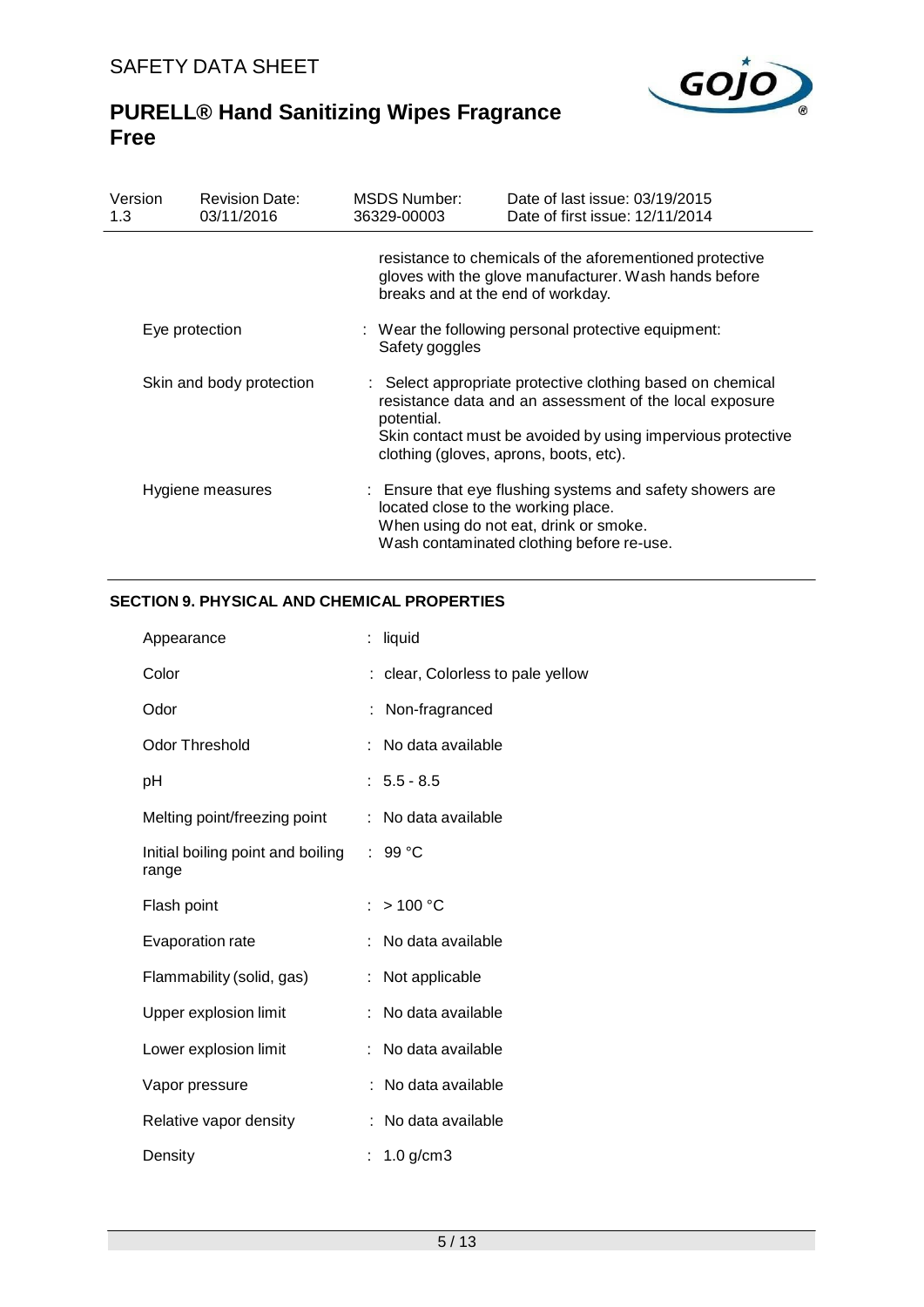

| Version<br>1.3 | <b>Revision Date:</b><br>03/11/2016        | MSDS Number:<br>36329-00003 | Date of last issue: 03/19/2015<br>Date of first issue: 12/11/2014     |
|----------------|--------------------------------------------|-----------------------------|-----------------------------------------------------------------------|
|                | Solubility(ies)<br>Water solubility        | $:$ soluble                 |                                                                       |
|                | Partition coefficient: n-<br>octanol/water | : Not applicable            |                                                                       |
|                | Autoignition temperature                   | $:$ No data available       |                                                                       |
|                | Decomposition temperature                  |                             | : The substance or mixture is not classified self-reactive.           |
|                | Viscosity<br>Viscosity, kinematic          | : 75 mm2/s (25 °C)          |                                                                       |
|                | Explosive properties                       | : Not explosive             |                                                                       |
|                | Oxidizing properties                       |                             | $\therefore$ The substance or mixture is not classified as oxidizing. |

## **SECTION 10. STABILITY AND REACTIVITY**

| Reactivity                              | : Not classified as a reactivity hazard.             |
|-----------------------------------------|------------------------------------------------------|
| Chemical stability                      | $\therefore$ Stable under normal conditions.         |
| Possibility of hazardous reac-<br>tions | $\therefore$ Can react with strong oxidizing agents. |
| Conditions to avoid                     | $\therefore$ None known.                             |
| Incompatible materials                  | $\therefore$ Oxidizing agents                        |
| Hazardous decomposition<br>products     | : No hazardous decomposition products are known.     |

## **SECTION 11. TOXICOLOGICAL INFORMATION**

**Information on likely routes of exposure**

| Inhalation<br>Skin contact<br>Ingestion<br>Eye contact |                                                                                                                            |
|--------------------------------------------------------|----------------------------------------------------------------------------------------------------------------------------|
| <b>Acute toxicity</b>                                  |                                                                                                                            |
| Not classified based on available information.         |                                                                                                                            |
| <u>Product:</u>                                        |                                                                                                                            |
| Acute inhalation toxicity                              | $:$ Acute toxicity estimate: $> 10$ mg/l<br>Exposure time: 4 h<br>Test atmosphere: dust/mist<br>Method: Calculation method |
| Acute dermal toxicity                                  | : Acute toxicity estimate: $> 5,000$ mg/kg<br>Method: Calculation method                                                   |
|                                                        |                                                                                                                            |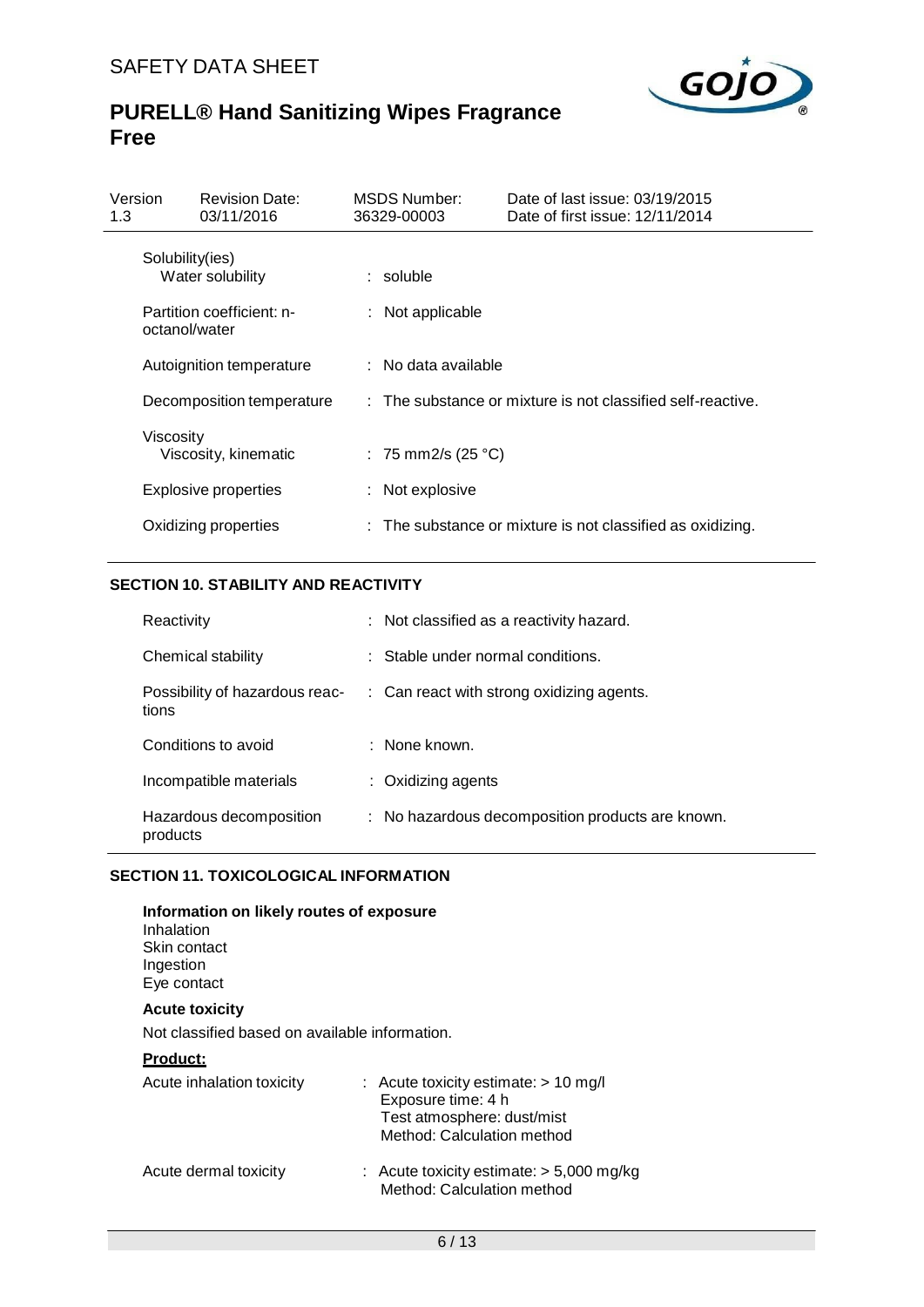

| Version<br>1.3 | <b>Revision Date:</b><br>03/11/2016                                  | <b>MSDS Number:</b><br>36329-00003              | Date of last issue: 03/19/2015<br>Date of first issue: 12/11/2014                                              |
|----------------|----------------------------------------------------------------------|-------------------------------------------------|----------------------------------------------------------------------------------------------------------------|
|                | <u>Ingredients:</u><br>Benzalkonium chloride:<br>Acute oral toxicity | : LD50 (Rat): 344 mg/kg                         | Remarks: Based on data from similar materials                                                                  |
|                | Acute inhalation toxicity                                            | : $LC50$ (Rat): 0.25 mg/l<br>Exposure time: 4 h | Test atmosphere: dust/mist<br>Method: OECD Test Guideline 403<br>Remarks: Based on data from similar materials |
|                | Acute dermal toxicity                                                | : LD50 (Rabbit): $3,412$ mg/kg                  | Remarks: Based on data from similar materials                                                                  |

### **Skin corrosion/irritation**

Not classified based on available information.

### **Product:**

Result: No skin irritation

#### **Ingredients:**

## **Benzalkonium chloride:**

Species: Rabbit Result: Corrosive after 3 minutes to 1 hour of exposure Remarks: Based on data from similar materials

#### **Serious eye damage/eye irritation**

Causes serious eye irritation.

### **Product:**

Result: Irritation to eyes, reversing within 21 days

### **Ingredients:**

### **Benzalkonium chloride:** Species: Rabbit Result: Irreversible effects on the eye

Remarks: Based on data from similar materials

### **Respiratory or skin sensitization**

Skin sensitization: Not classified based on available information. Respiratory sensitization: Not classified based on available information.

## **Product:**

Assessment: Does not cause skin sensitization.

### **Ingredients:**

## **Benzalkonium chloride:**

Test Type: Buehler Test Routes of exposure: Skin contact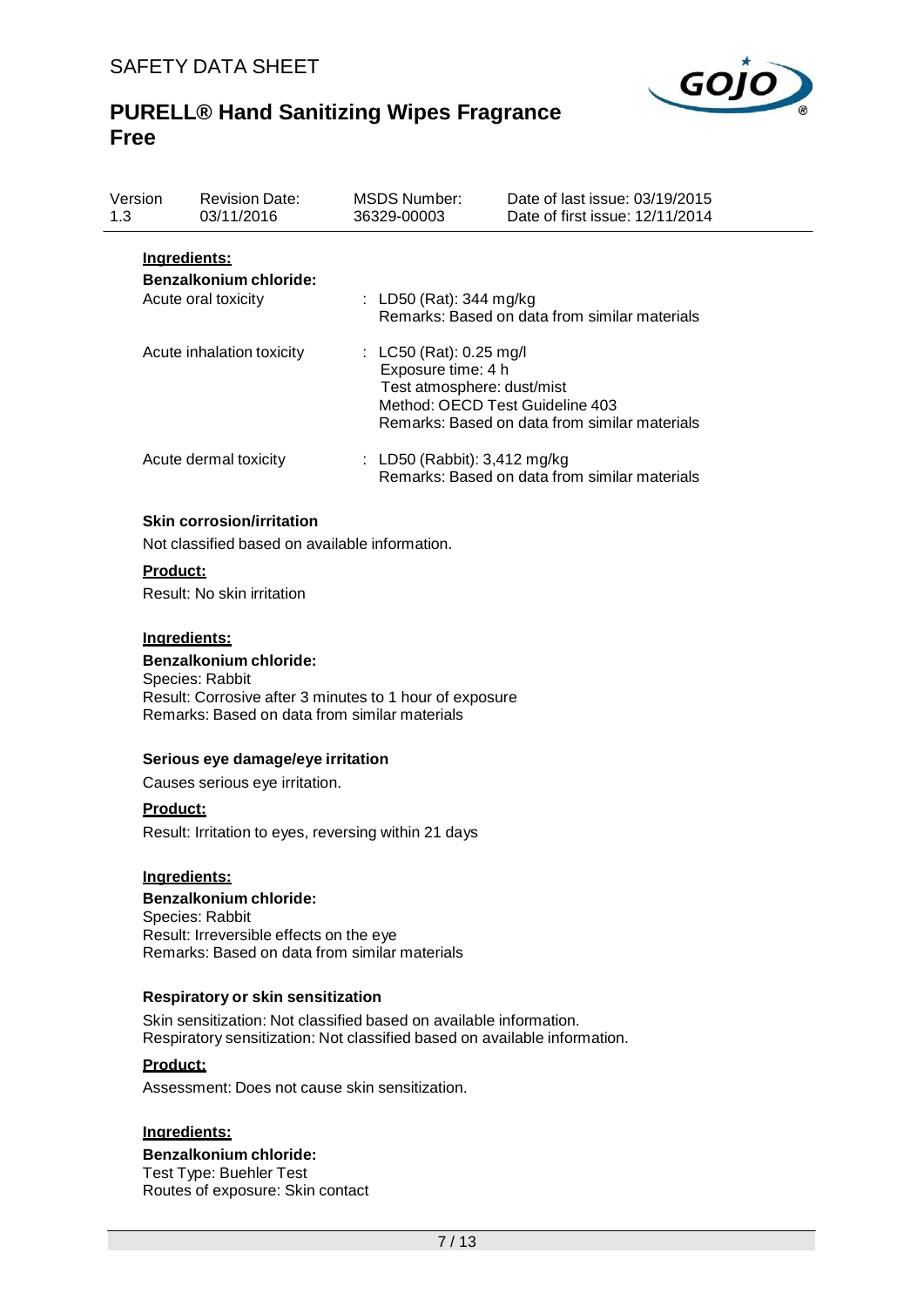

| Version<br>1.3 | <b>Revision Date:</b><br>03/11/2016                                                                                         | <b>MSDS Number:</b><br>36329-00003                                                       | Date of last issue: 03/19/2015<br>Date of first issue: 12/11/2014                                                                               |
|----------------|-----------------------------------------------------------------------------------------------------------------------------|------------------------------------------------------------------------------------------|-------------------------------------------------------------------------------------------------------------------------------------------------|
|                | Species: Guinea pig<br>Method: OECD Test Guideline 406<br>Result: negative<br>Remarks: Based on data from similar materials |                                                                                          |                                                                                                                                                 |
|                | Germ cell mutagenicity                                                                                                      |                                                                                          |                                                                                                                                                 |
|                | Not classified based on available information.                                                                              |                                                                                          |                                                                                                                                                 |
|                | Ingredients:                                                                                                                |                                                                                          |                                                                                                                                                 |
|                | <b>Benzalkonium chloride:</b><br>Genotoxicity in vitro                                                                      | Result: negative                                                                         | : Test Type: Bacterial reverse mutation assay (AMES)<br>Method: OECD Test Guideline 471<br>Remarks: Based on data from similar materials        |
|                | Genotoxicity in vivo                                                                                                        | cytogenetic assay)<br>Species: Mouse<br>Application Route: Ingestion<br>Result: negative | Test Type: Mammalian erythrocyte micronucleus test (in vivo<br>Method: OECD Test Guideline 474<br>Remarks: Based on data from similar materials |
|                | Carcinogenicity<br>Not classified based on available information.<br>Ingredients:<br><b>Benzalkonium chloride:</b>          |                                                                                          |                                                                                                                                                 |
|                | Species: Rat<br>Application Route: Ingestion<br>Exposure time: 2 Years<br>Method: OECD Test Guideline 453                   |                                                                                          |                                                                                                                                                 |
|                | Result: negative<br>Remarks: Based on data from similar materials                                                           |                                                                                          |                                                                                                                                                 |
| <b>IARC</b>    |                                                                                                                             | human carcinogen by IARC.                                                                | No ingredient of this product present at levels greater than or<br>equal to 0.1% is identified as probable, possible or confirmed               |
| <b>OSHA</b>    |                                                                                                                             | gen by OSHA.                                                                             | No ingredient of this product present at levels greater than or<br>equal to 0.1% is identified as a carcinogen or potential carcino-            |
| <b>NTP</b>     |                                                                                                                             | by NTP.                                                                                  | No ingredient of this product present at levels greater than or<br>equal to 0.1% is identified as a known or anticipated carcinogen             |
|                | <b>Reproductive toxicity</b>                                                                                                |                                                                                          |                                                                                                                                                 |
|                | Not classified based on available information.                                                                              |                                                                                          |                                                                                                                                                 |
|                | Ingredients:<br><b>Benzalkonium chloride:</b>                                                                               |                                                                                          |                                                                                                                                                 |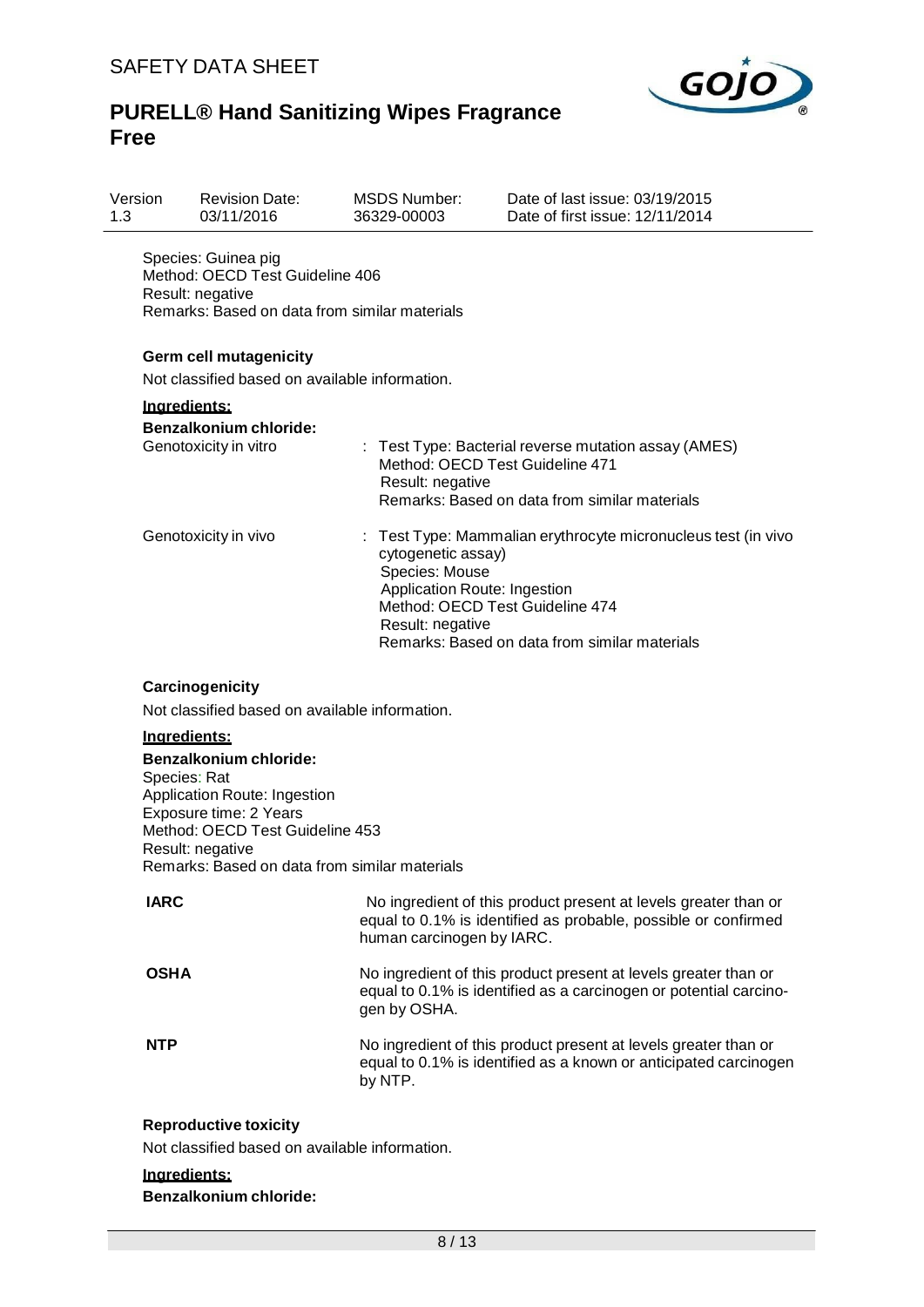

| Version<br>1.3 | <b>Revision Date:</b><br>03/11/2016                                           | <b>MSDS Number:</b><br>36329-00003                                                                    | Date of last issue: 03/19/2015<br>Date of first issue: 12/11/2014                                                         |
|----------------|-------------------------------------------------------------------------------|-------------------------------------------------------------------------------------------------------|---------------------------------------------------------------------------------------------------------------------------|
|                | Effects on fertility                                                          | : Test Type: Two-generation study<br>Species: Rat<br>Application Route: Ingestion<br>Result: negative | Method: OECD Test Guideline 416<br>Remarks: Based on data from similar materials                                          |
|                | Effects on fetal development                                                  | Species: Rabbit<br>Application Route: Ingestion<br>Result: negative                                   | : Test Type: Embryo-fetal development<br>Method: OECD Test Guideline 414<br>Remarks: Based on data from similar materials |
|                | <b>STOT-single exposure</b><br>Not classified based on available information. |                                                                                                       |                                                                                                                           |

# **STOT-repeated exposure**

Not classified based on available information.

### **Repeated dose toxicity**

## **Ingredients:**

**Benzalkonium chloride:** Species: Dog NOAEL: 50 mg/kg Application Route: Ingestion Exposure time: 13 w Method: OECD Test Guideline 409 Remarks: Based on data from similar materials

## **Aspiration toxicity**

Not classified based on available information.

### **SECTION 12. ECOLOGICAL INFORMATION**

## **Ecotoxicity**

### **Ingredients:**

| Benzalkonium chloride:<br>Toxicity to fish             | : LC50 (Oncorhynchus mykiss (rainbow trout)): 0.85 mg/l<br>Exposure time: 96 h<br>Remarks: Based on data from similar materials                                                   |
|--------------------------------------------------------|-----------------------------------------------------------------------------------------------------------------------------------------------------------------------------------|
| Toxicity to daphnia and other<br>aquatic invertebrates | $\therefore$ EC50 (Daphnia magna (Water flea)): 0.016 mg/l<br>Exposure time: 48 h<br>Method: Directive 67/548/EEC, Annex V, C.2.<br>Remarks: Based on data from similar materials |
| Toxicity to algae                                      | : EC50 (Pseudokirchneriella subcapitata (green algae)): 0.049<br>mq/l<br>Exposure time: 72 h                                                                                      |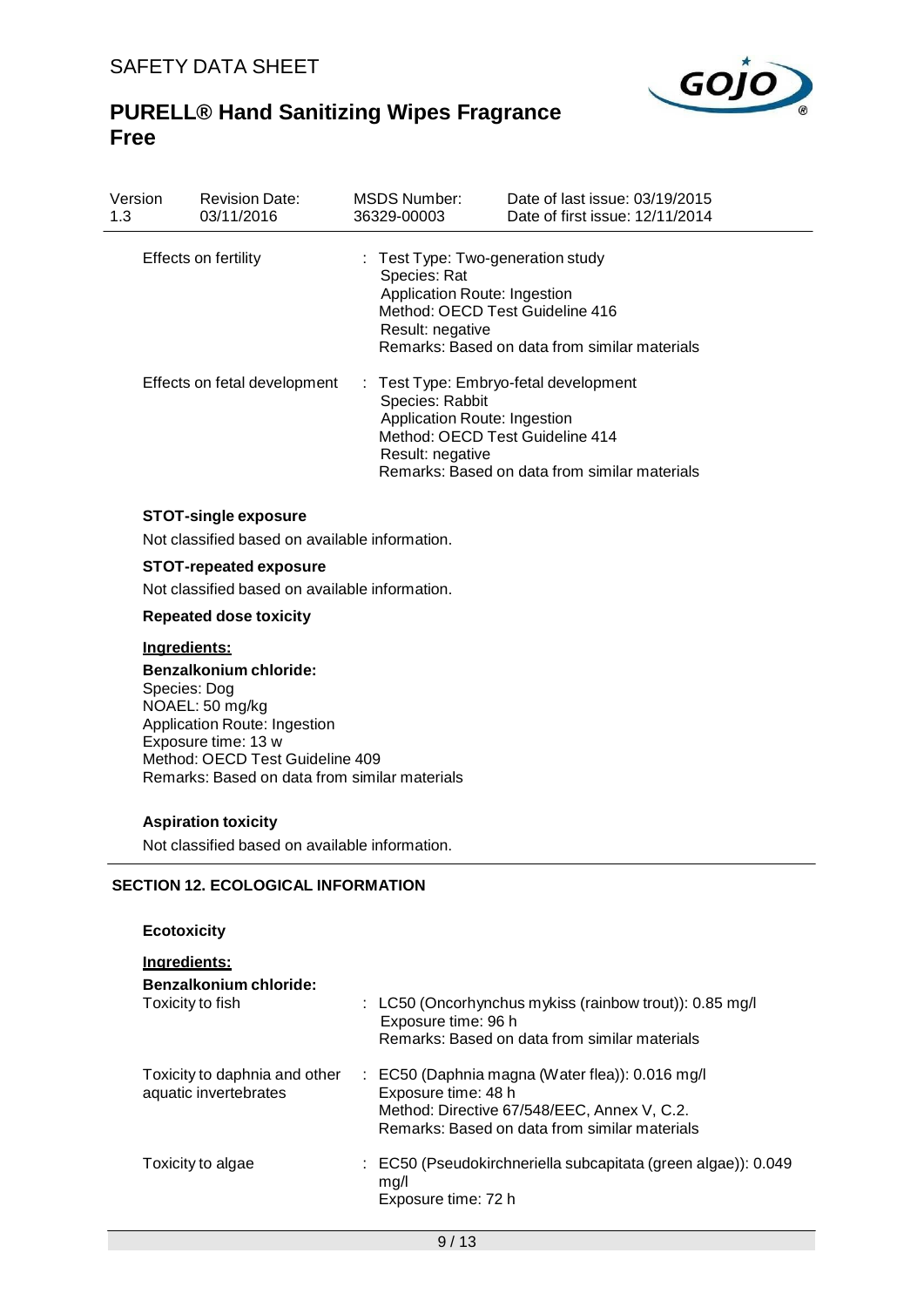

| Version<br>1.3 | <b>Revision Date:</b><br>03/11/2016                                                         | <b>MSDS Number:</b><br>36329-00003            | Date of last issue: 03/19/2015<br>Date of first issue: 12/11/2014                                                                               |
|----------------|---------------------------------------------------------------------------------------------|-----------------------------------------------|-------------------------------------------------------------------------------------------------------------------------------------------------|
|                |                                                                                             |                                               | Method: OECD Test Guideline 201<br>Remarks: Based on data from similar materials                                                                |
|                |                                                                                             | mg/l<br>Exposure time: 72 h                   | EC10 (Pseudokirchneriella subcapitata (green algae)): 0.009<br>Method: OECD Test Guideline 201<br>Remarks: Based on data from similar materials |
| icity)         | M-Factor (Acute aquatic tox-                                                                | : 10                                          |                                                                                                                                                 |
|                | Toxicity to fish (Chronic<br>toxicity)                                                      | Exposure time: 34 d                           | : NOEC (Pimephales promelas (fathead minnow)): > 32.2 mg/l<br>Remarks: Based on data from similar materials                                     |
|                | Toxicity to daphnia and other<br>aquatic invertebrates<br>(Chronic toxicity)                | Exposure time: 21 d                           | : NOEC (Daphnia magna (Water flea)): 0.0125 mg/l<br>Method: OECD Test Guideline 211<br>Remarks: Based on data from similar materials            |
|                | M-Factor (Chronic aquatic<br>toxicity)                                                      | $\therefore$ 1                                |                                                                                                                                                 |
|                | Toxicity to bacteria                                                                        | : EC50: 7.75 mg/l<br>Exposure time: 3 h       | Method: OECD Test Guideline 209<br>Remarks: Based on data from similar materials                                                                |
|                | <b>Persistence and degradability</b>                                                        |                                               |                                                                                                                                                 |
|                | Ingredients:<br><b>Benzalkonium chloride:</b><br>Biodegradability                           | Biodegradation: 95.5 %<br>Exposure time: 28 d | : Result: Readily biodegradable.<br>Method: OECD Test Guideline 301<br>Remarks: Based on data from similar materials                            |
|                | <b>Bioaccumulative potential</b>                                                            |                                               |                                                                                                                                                 |
|                | Ingredients:<br><b>Benzalkonium chloride:</b><br>Partition coefficient: n-<br>octanol/water | : log Pow: 0.004                              | Remarks: Based on data from similar materials                                                                                                   |
|                | <b>Mobility in soil</b><br>No data available<br>Other adverse effects<br>No data available  |                                               |                                                                                                                                                 |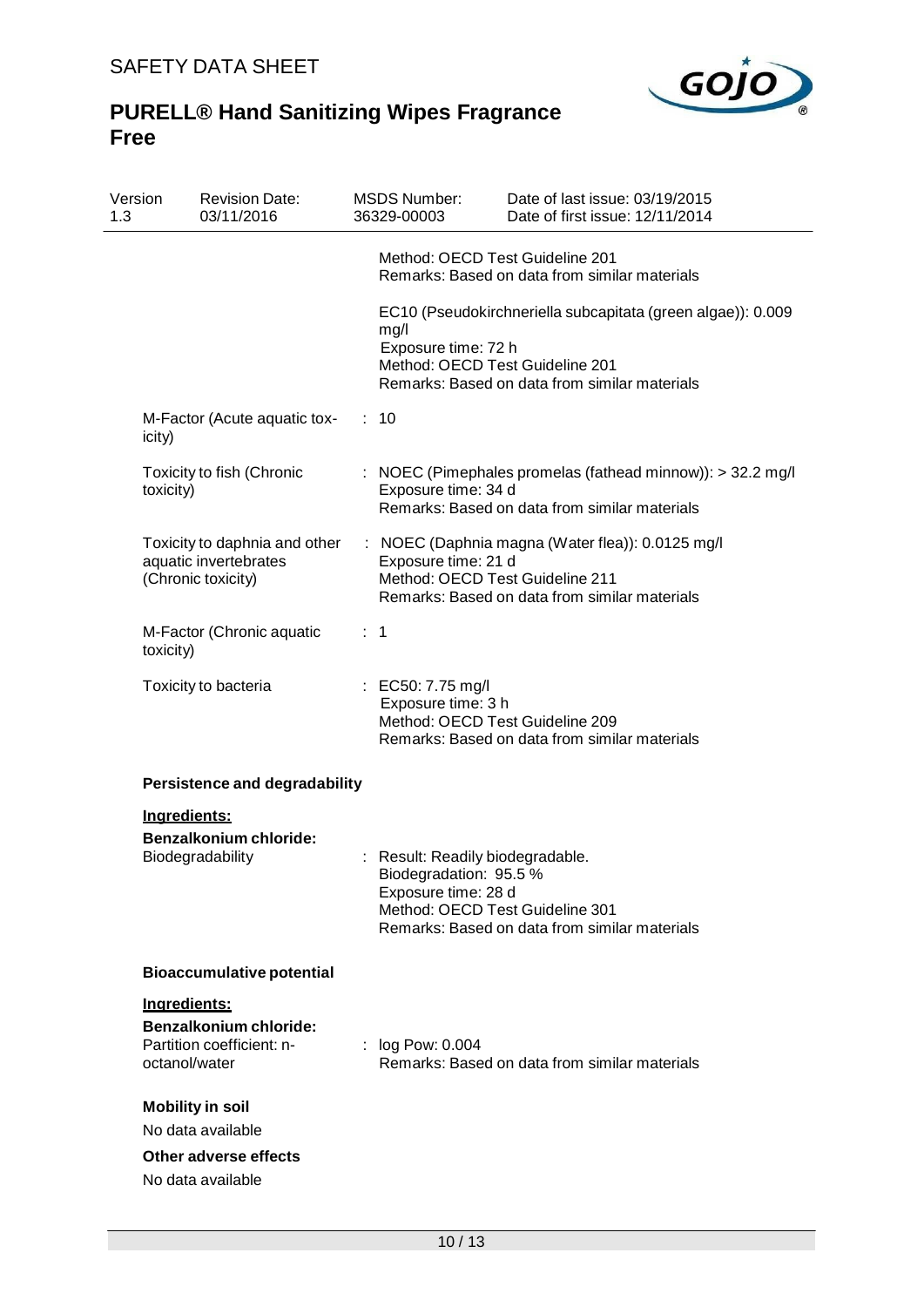

| Version | <b>Revision Date:</b> | MSDS Number: | Date of last issue: 03/19/2015  |
|---------|-----------------------|--------------|---------------------------------|
| 1.3     | 03/11/2016            | 36329-00003  | Date of first issue: 12/11/2014 |

## **SECTION 13. DISPOSAL CONSIDERATIONS**

| <b>Disposal methods</b><br>Waste from residues | : Dispose of in accordance with local regulations.                                                                                   |
|------------------------------------------------|--------------------------------------------------------------------------------------------------------------------------------------|
| Contaminated packaging                         | : Dispose of as unused product.<br>Empty containers should be taken to an approved waste<br>handling site for recycling or disposal. |

### **SECTION 14. TRANSPORT INFORMATION**

#### **International Regulation**

**UNRTDG**

Not regulated as a dangerous good

**IATA-DGR** Not regulated as a dangerous good

#### **IMDG-Code**

Not regulated as a dangerous good

**Transport in bulk according to Annex II of MARPOL 73/78 and the IBC Code**

Not applicable for product as supplied.

## **Domestic regulation**

**49 CFR** Not regulated as a dangerous good

### **SECTION 15. REGULATORY INFORMATION**

## **EPCRA - Emergency Planning and Community Right-to-Know**

#### **CERCLA Reportable Quantity**

This material does not contain any components with a CERCLA RQ.

#### **SARA 304 Extremely Hazardous Substances Reportable Quantity**

This material does not contain any components with a section 304 EHS RQ.

| SARA 311/312 Hazards | : Acute Health Hazard                                                                                                                                                                     |
|----------------------|-------------------------------------------------------------------------------------------------------------------------------------------------------------------------------------------|
| <b>SARA 302</b>      | : No chemicals in this material are subject to the reporting<br>requirements of SARA Title III, Section 302.                                                                              |
| <b>SARA 313</b>      | : This material does not contain any chemical components with<br>known CAS numbers that exceed the threshold (De Minimis)<br>reporting levels established by SARA Title III, Section 313. |

## **US State Regulations**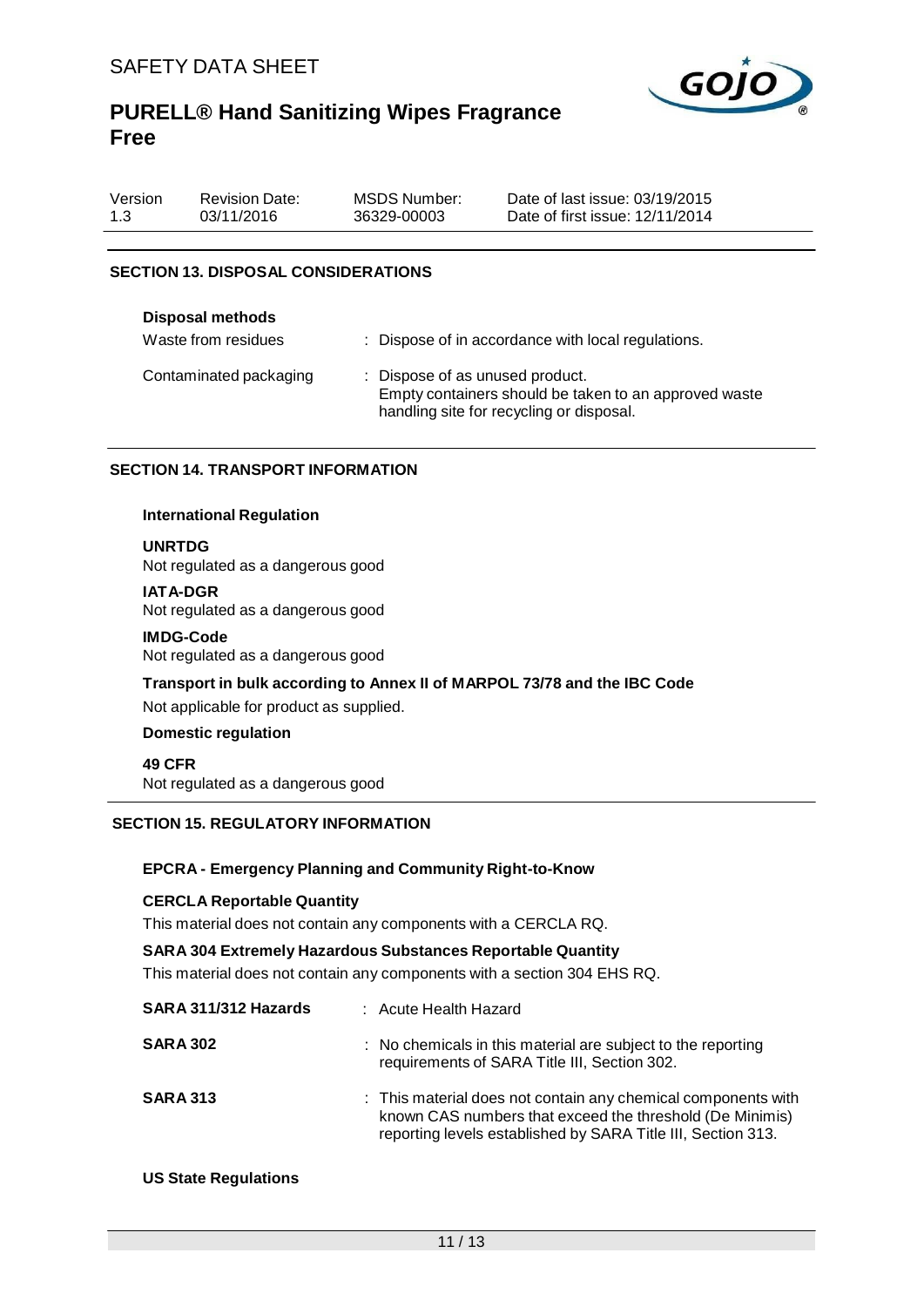

| Version<br>1.3           | <b>Revision Date:</b><br>03/11/2016 | <b>MSDS Number:</b><br>36329-00003 | Date of last issue: 03/19/2015<br>Date of first issue: 12/11/2014                                                    |              |  |  |  |  |
|--------------------------|-------------------------------------|------------------------------------|----------------------------------------------------------------------------------------------------------------------|--------------|--|--|--|--|
|                          | Pennsylvania Right To Know          |                                    |                                                                                                                      |              |  |  |  |  |
|                          | Water                               |                                    | 7732-18-5                                                                                                            | $90 - 100 %$ |  |  |  |  |
|                          | 2-Phenoxyethanol                    |                                    | 122-99-6                                                                                                             | $0.1 - 1\%$  |  |  |  |  |
| New Jersey Right To Know |                                     |                                    |                                                                                                                      |              |  |  |  |  |
|                          | Water                               |                                    | 7732-18-5                                                                                                            | $90 - 100 %$ |  |  |  |  |
| California Prop 65       |                                     | reproductive defects.              | This product does not contain any chemicals known to the<br>State of California to cause cancer, birth, or any other |              |  |  |  |  |

## **The ingredients of this product are reported in the following inventories:** its listed or exempt.

| <b>AICS</b><br>All ingredien |
|------------------------------|
|                              |

### **Inventories**

AICS (Australia), DSL (Canada), IECSC (China), REACH (European Union), ENCS (Japan), ISHL (Japan), KECI (Korea), NZIoC (New Zealand), PICCS (Philippines), TCSI (Taiwan), TSCA (USA)

## **SECTION 16. OTHER INFORMATION**

### **Further information**



| Sources of key data used to<br>compile the Material Safety<br>Data Sheet<br>cy, http://echa.europa.eu/ | : Internal technical data, data from raw material SDSs, OECD<br>eChem Portal search results and European Chemicals Agen- |
|--------------------------------------------------------------------------------------------------------|--------------------------------------------------------------------------------------------------------------------------|
|--------------------------------------------------------------------------------------------------------|--------------------------------------------------------------------------------------------------------------------------|

Revision Date : 03/19/2015

The information provided in this Safety Data Sheet is correct to the best of our knowledge, information and belief at the date of its publication. The information is designed only as a guidance for safe handling, use, processing, storage, transportation, disposal and release and shall not be considered a warranty or quality specification of any type. The information provided relates only to the specific material identified at the top of this SDS and may not be valid